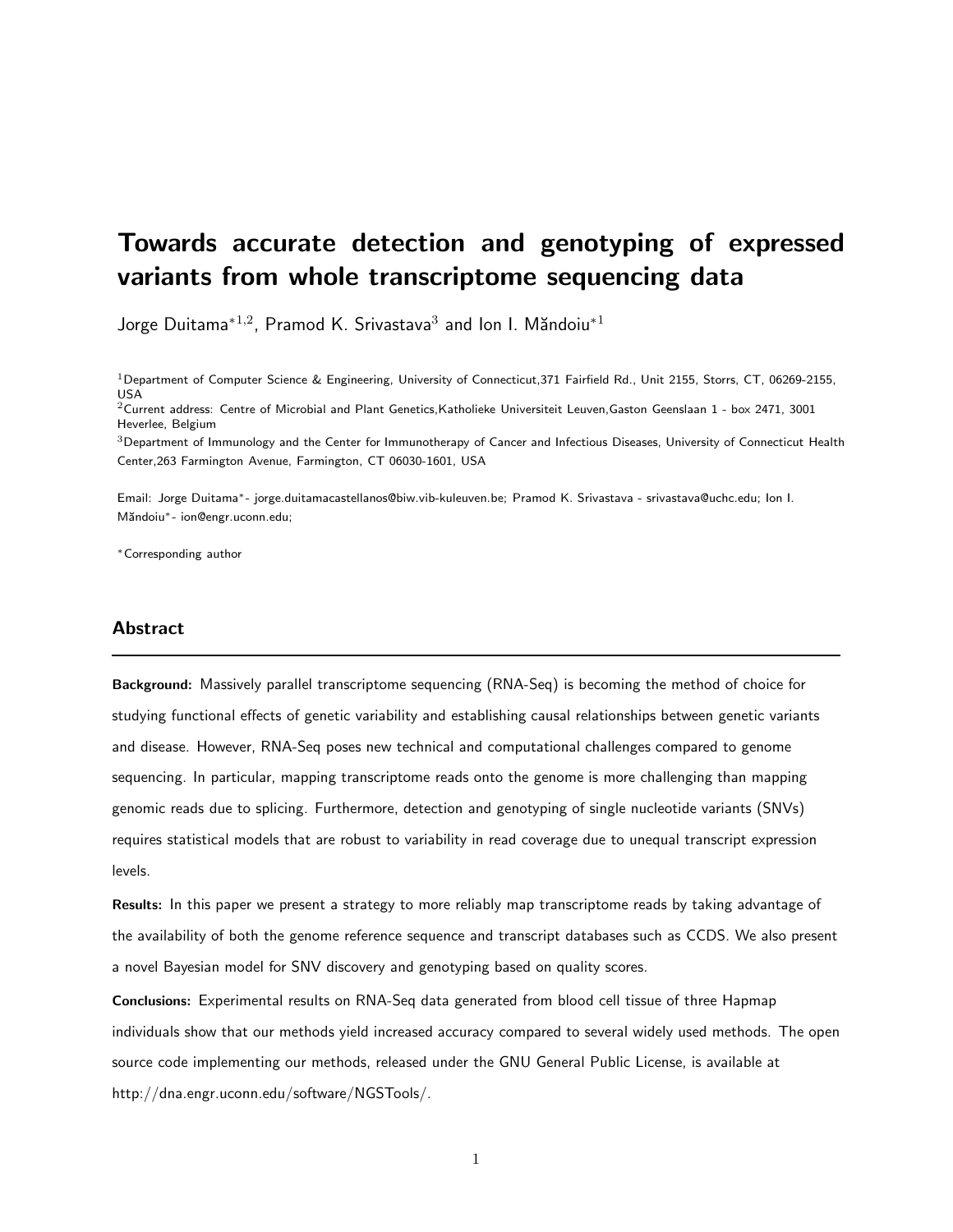# Background

Recent advances in sequencing technologies have enabled the completion of a growing number of individual genomes, including several cancer genomes (see [1] for a recent review). While whole-genome sequencing provides a near-complete catalog of variants and individual genotypes, sequencing of mRNA transcripts (RNA-Seq) is becoming the method of choice for studying functional implications of genetic variability [2–8]. In particular, RNA sequencing is an important source of information for studying the effect of genetic variation on transcription regulation and establishing causal relationships between mutations and disease. For cancer research, comparison of RNA-Seq data generated from normal tissue and tumor samples can provide the information needed to discover driver mutations or to find new therapy targets [9].

Analysis of RNA-Seq data poses several challenging computational problems [10]. First, eukaryotic mRNA transcripts are typically the result of splicing, whereby non-coding regions called introns are removed from the pre-mRNA molecule. This makes the use of tools for mapping of DNA reads to the reference genome like Maq [11] or Bowtie [12] not suitable for finding the genomic location of reads spanning splicing sites. Several methods based on spliced alignment have been proposed to identify splicing sites and assemble full transcripts [7, 13–17], however these methods incur a high computational cost and require very high sequencing depth, typically with paired reads. Even when accurate read mapping is achieved, differences in transcription levels result in unequal sequencing depths of different transcripts, making it difficult to identify variants in regions transcribed at low levels. Although it is possible to overcome this difficulty by sequencing both genomic DNA and mRNA and identifying variants from the genomic DNA reads using standard methods, when the interest is in expressed variants it is significantly more cost effective to identify them directly from mRNA reads [18].

Our main contributions are an efficient strategy for accurate mapping of mRNA reads and a new method for single nucleotide variant (SNV) detection and genotyping. Note that we use the term SNV instead of the better known term SNP (Single Nucleotide Polymorphism) because SNPs are normally defined relative to a population and imply a minimum minor allele frequency whereas we are interested in finding and genotyping in an individual all sequence variants that do not match the reference genome sequence,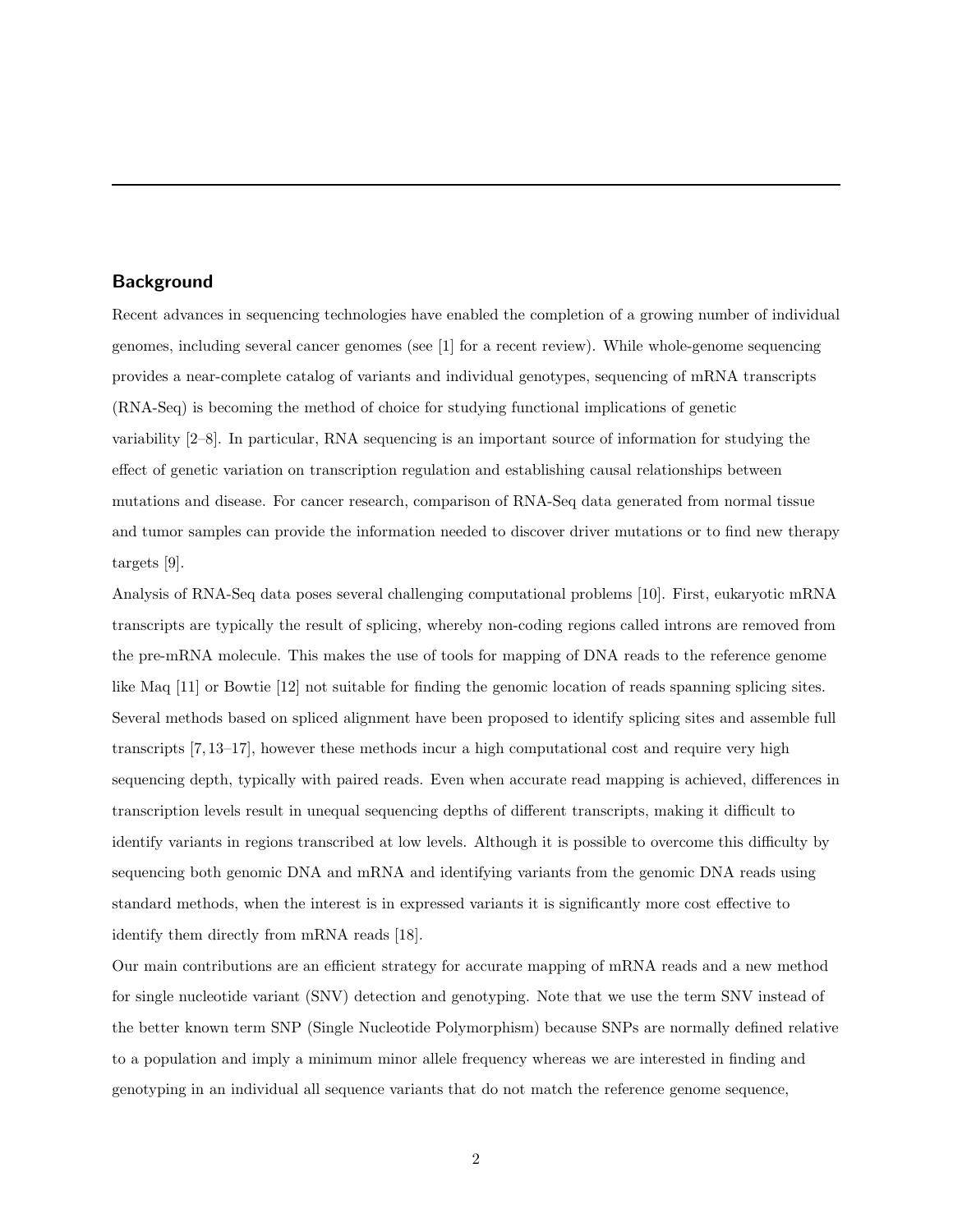regardless of their frequency in the population. To improve the success rate and accuracy of read mapping, we map mRNA reads against both the reference genome and a transcript library such as the consensus coding sequences (CCDS) database [19] and then combine mapping results using a simple rule set. Our method for SNV detection and genotyping is based on computing, for each locus, conditional probabilities for each of the ten possible genotypes given the reads, and then choosing the genotype with highest posterior probability using Bayes' rule. The underlying probabilistic model assumes independence among reads and fully exploits the information provided by base quality scores. Unlike other widely used Bayesian methods [11, 20], we consider all four possible alleles at each position, and do not apply a separate test of heterozygosity.

We validated our methods on publicly available Illumina RNA-Seq datasets generated from blood cell tissue of three individuals extensively genotyped as part of the international Hapmap project [21]. The results indicate that the combined mapping strategy yields improved genotype calling accuracy compared to performing genome or CCDS mapping alone and that our SNV detection and genotyping method is more sensitive than existing methods at equal levels of specificity. We also assess the effect on sensitivity and specificity of commonly used data curation strategies such as read trimming, filtering of read copies to correct for variable transcription levels and PCR artifacts, and imposing minimum allele coverage thresholds.

# Methods Mapping strategy for mRNA reads

Mapping mRNA reads against the reference genome using standard mapping programs such as Bowtie [12] or Maq [11] does not require gene annotations but leaves reads spanning exon junctions unmapped. Spliced alignment methods such as [13] could theoretically overcome this difficulty but in practice they are computationally intensive and not well suited for very short reads. On the other hand, mapping against a reference transcript library like the Consensus Coding Sequences Database (CCDS) [19] recovers reads spanning known splicing junctions but fails to recover reads coming from unannotated genes. We decided to map reads both against the reference genome and the reference transcript library and to implement a custom rule set for merging the two resulting datasets. We implemented two approaches that we called hard merging and soft merging. For hard merging, we require unique alignments against both references and agreement between them while in soft merging we relaxed the uniqueness constraint by requiring a unique alignment to at least one reference and keeping that alignment. For both approaches we

3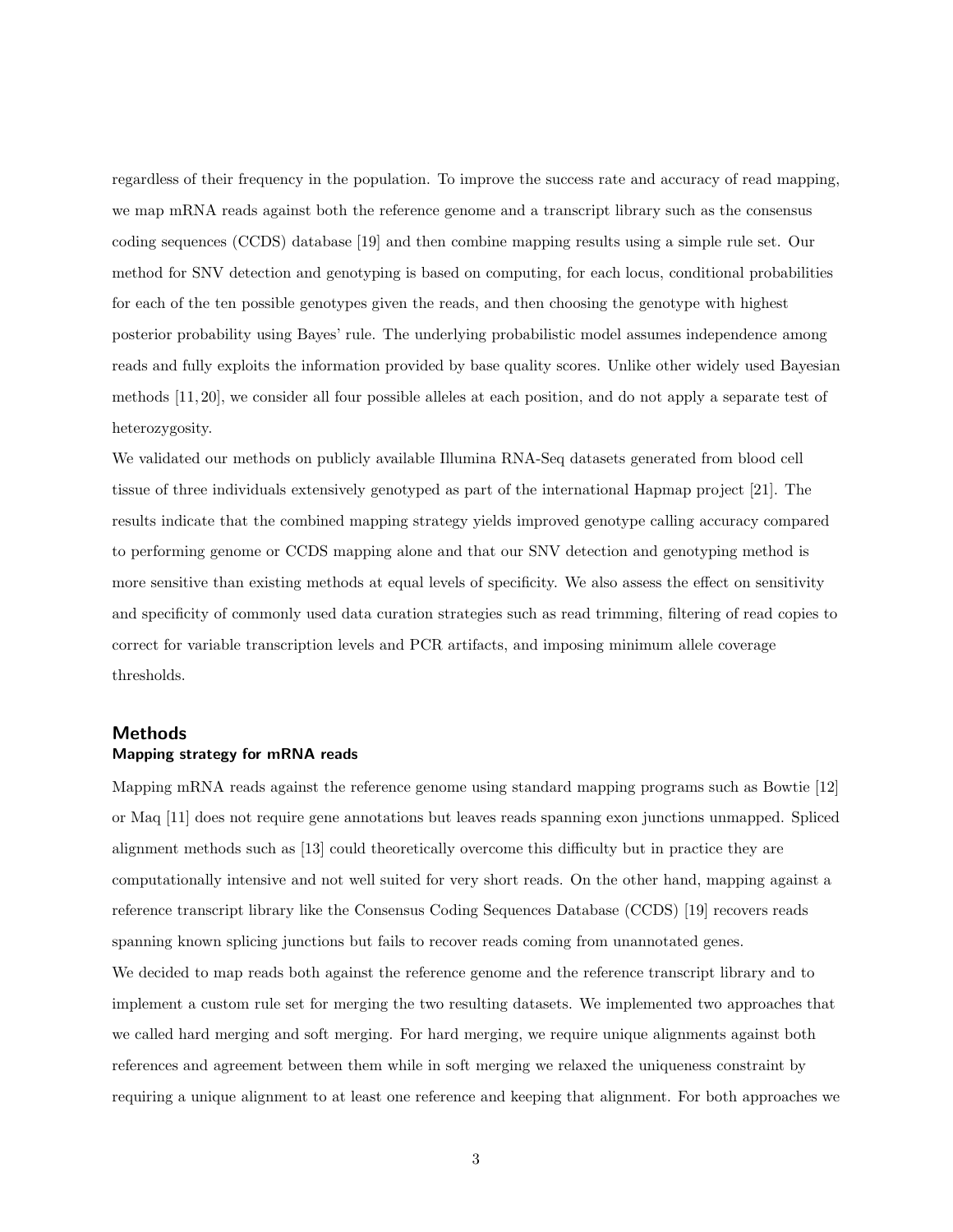| Table 1. Deciment Table for merging of recade emigrational |             |                |       |       |  |  |  |
|------------------------------------------------------------|-------------|----------------|-------|-------|--|--|--|
| Genome                                                     | <b>CCDS</b> | Agree?         | Hard  | Soft  |  |  |  |
| Mapping                                                    | Mapping     |                | Merge | Merge |  |  |  |
| Unique                                                     | Unique      | Yes            | Keep  | Keep  |  |  |  |
| Unique                                                     | Unique      | N <sub>0</sub> | Throw | Throw |  |  |  |
| Unique                                                     | Multiple    | N <sub>0</sub> | Throw | Keep  |  |  |  |
| Unique                                                     | Not Mapped  | N <sub>0</sub> | Keep  | Keep  |  |  |  |
| Multiple                                                   | Unique      | N <sub>0</sub> | Throw | Keep  |  |  |  |
| Multiple                                                   | Multiple    | $\rm No$       | Throw | Throw |  |  |  |
| Multiple                                                   | Not Mapped  | No             | Throw | Throw |  |  |  |
| Not Mapped                                                 | Unique      | N <sub>0</sub> | Keep  | Keep  |  |  |  |
| Not Mapped                                                 | Multiple    | No             | Throw | Throw |  |  |  |
| Not Mapped                                                 | Not Mapped  | No             | Throw | Throw |  |  |  |

Table 1: Decision Table for Merging of Read Alignments

keep reads that map uniquely to one reference and do not map to the other one. Table 1 summarizes the decision rules applied to each read by each approach, depending on how the read mapped on each reference and on the concordance between the two alignments. One important issue is how to deal with reads aligned to genes with multiple isoforms. After mapping onto the reference transcriptome, multiple alignments can be reported for some reads not because there exist different genomic locations where the read could come from but because the same genomic location is shared by several different transcripts. After mapping against the transcripts database, our module transfers each alignment to absolute genomic coordinates, splicing accordingly if the alignment spans multiple exons, and then checks for each read with multiple alignments if all of them fall into the same genomic location. If that is the case, just one alignment is kept as unique.

### SNV detection and genotyping

Our new Bayesian method, named SNVQ, computes for each locus the posterior probability of each of the ten possible genotypes given the reads. For a locus i we let  $R_i$  denote the set of mapped reads spanning this locus. In all Bayesian methods, the posterior probability of a genotype is calculated from its prior and conditional probabilities by using the Bayes rule,  $P(G_i|R_i) = \frac{P(R_i|G_i)P(G_i)}{P(R_i)}$ . The main difference between models lies in the way conditional probabilities are calculated [22]. Both Maq and SOAPsnp use a different model to calculate probabilities of homozygous and heterozygous genotypes. Maq uses a binomial distribution on the alleles having the two highest counts while SOAPsnp uses a rank test to determine heterozygosity. SOAPsnp also assumes as prior information that the homozygous reference genotype is the most likely one and calculates conditional probabilities based on Illumina specific knowledge about the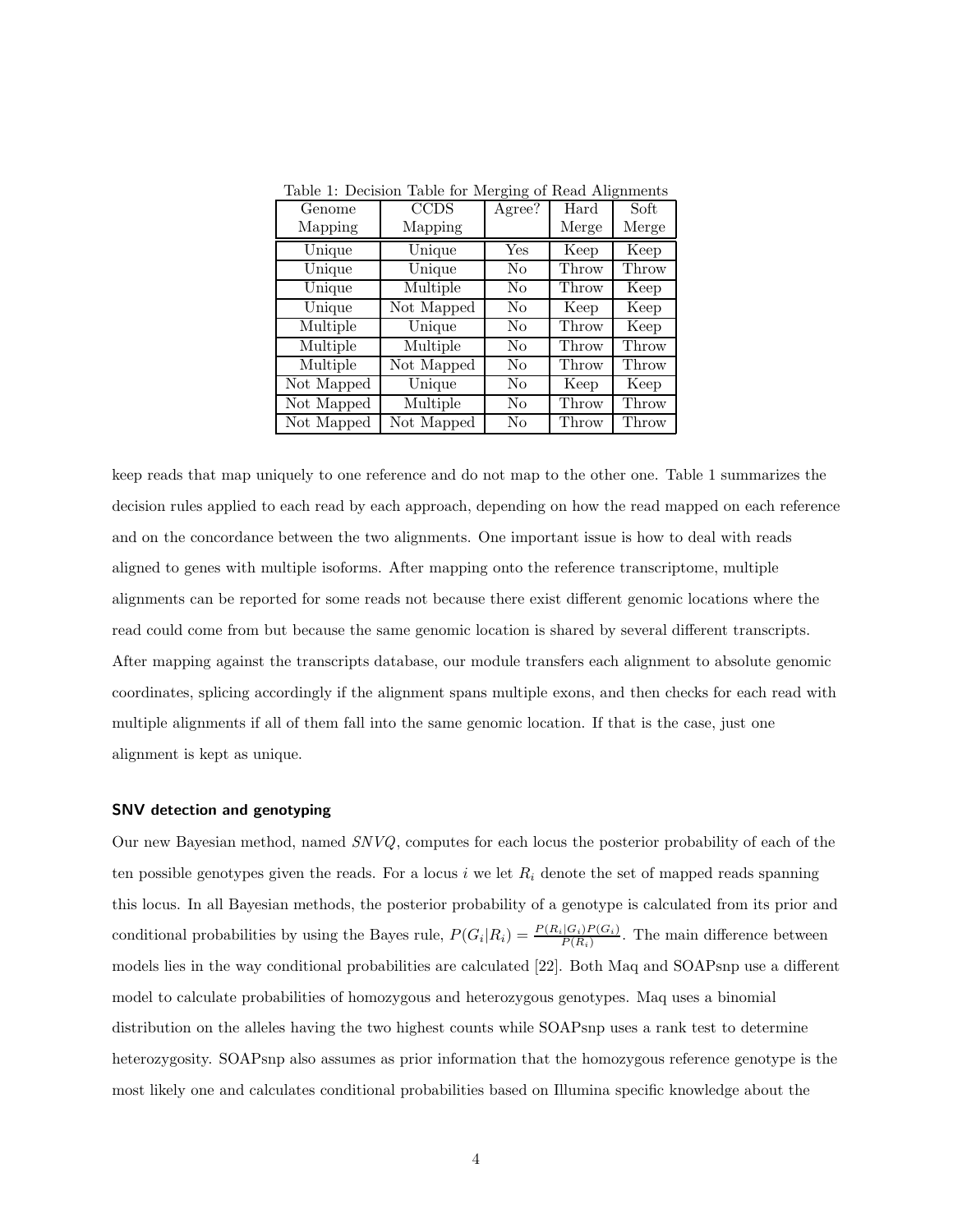reads [20]. We decided instead to use a uniform set of assumptions for calculating conditional probabilities of all genotypes. Assuming independence between reads, the conditional probability of genotype  $G_i$  can be expressed as a product of read contributions, i.e.,  $P(R_i|G_i) = \prod_{r \in R_i} P(r|G_i)$ . For a mapped read  $r \in R_i$ let  $r(i)$  be the base spanning locus i and  $\varepsilon_{r(i)}$  be the probability of error sequencing the base  $r(i)$ , which we estimated from the quality score  $q(i)$  calculated during primary analysis using the Phred formula  $\varepsilon_{r(i)} = 10^{-q(i)/10}$  [23]. We discarded allele calls with quality scores zero and one. Let  $H_i$  and  $H'_i$  be the two real alleles at locus *i*, or in other words, let  $G_i = H_i H'_i$ . The observed base  $r(i)$  could be read from either  $H_i$  or  $H'_i$ . If there is an error in this read, we assume that the error can produce any of the other three possible bases with the same probability. Thus, the probability of observing a base  $r(i)$  given than the real base is different is  $\varepsilon_{r(i)}/3$  while the probability of observing  $r(i)$  without error is  $1 - \varepsilon_{r(i)}$ . If  $G_i$  is a heterozygous genotype (i.e.,  $H_i \neq H'_i$ ) and the observed allele  $r(i)$  is equal to  $H_i$  ( $H'_i$ ) this outcome could be due to two possible events. Either  $r(i)$  was sampled without error from the haplotype containing  $H_i(H'_i)$  or  $r(i)$  was sampled from the haplotype containing  $H'_i(H_i)$  but an error turned it to be equal to  $H_i$  (respectively  $H'_i$ ). Assuming that both haplotypes are sampled with equal probability, the first event happens with probability  $(1 - \varepsilon_{r(i)})/2$  while the second happens with probability  $\varepsilon_{r(i)}/6$ . Using the fact that for homozygous genotypes the probability of observing each possible base does not depend on the haplotype from which the reads are sampled, we obtain the following formula for computing the probability of observing read  $r$  for each possible genotype:

$$
P(r|G_i = H_i H_i') = \begin{cases} 1 - \varepsilon_{r(i)} & , \text{ if } H_i = H_i' = r(i) \\ \frac{\varepsilon_{r(i)}}{3} & , \text{ if } H_i \neq r(i) \\ \lambda & H_i' \neq r(i) \\ \frac{1}{2} - \frac{\varepsilon_{r(i)}}{3} & , \text{ otherwise} \end{cases}
$$

Note that no matter which is the genotype  $G_i$ , the sum of the probabilities  $P(r|G_i)$  over the four possible values of  $r_i$  is equal to one. We complete the model by setting prior probabilities based on the expected heterozygosity rate h as follows (in all our experiments, we assumed a heterozygosity rate  $h = 0.001$ ):

$$
P(G_i = H_i H'_i) = \begin{cases} \frac{1-h}{4} , & \text{if } H_i = H'_i \\ \frac{h}{6} , & \text{otherwise} \end{cases}
$$

Finally, a variant is called if the genotype with highest posterior probability is different than homozygous reference. In the next section we show a comparison of results among these methods by reanalyzing a publicly available dataset.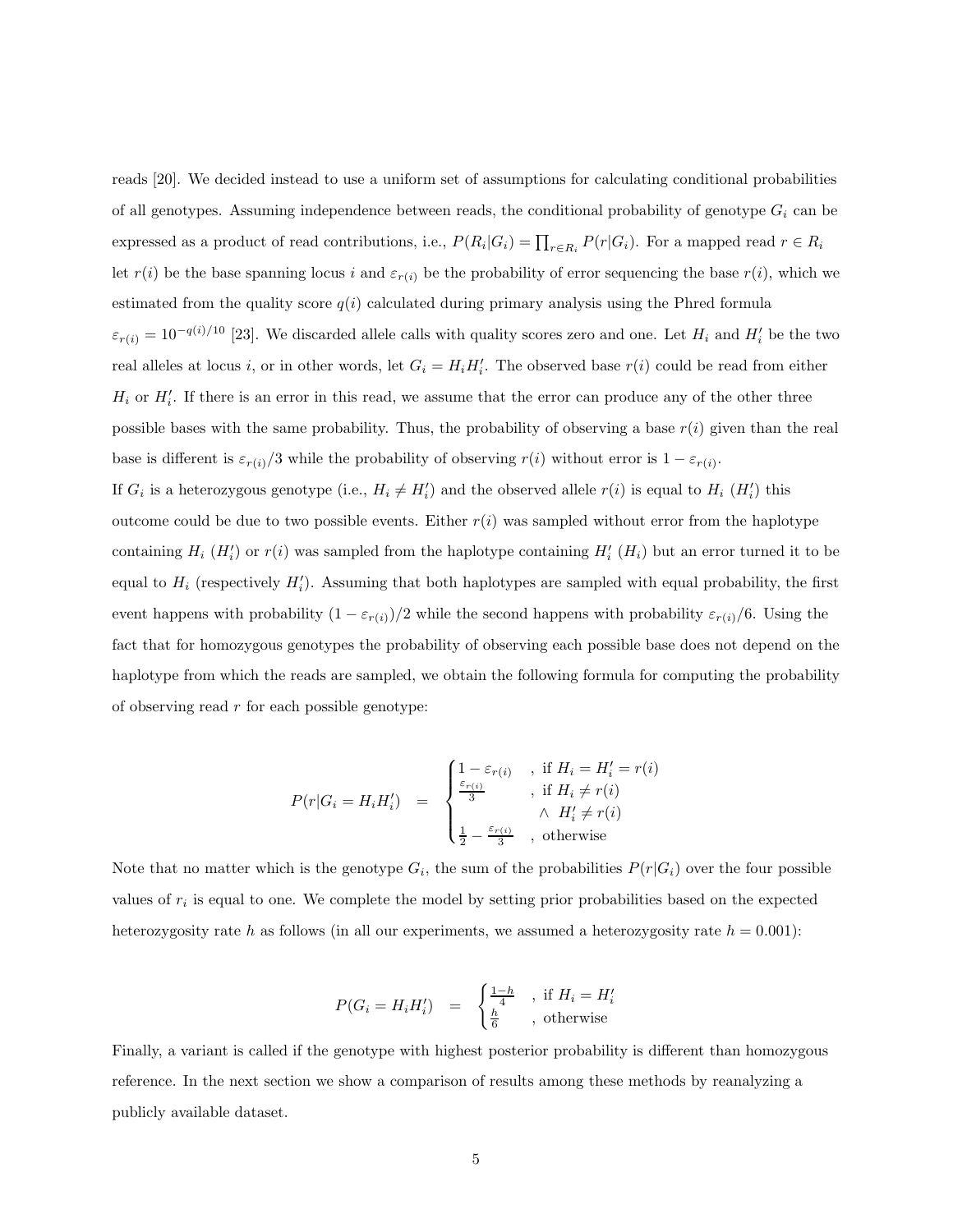#### Software and performance issues

We implemented mapped read merging strategies and SNVQ in Java 1.6 and we packed both programs with a few additional utilities in a single jar file. The open source code, released under the GNU General Public License, is available at http://dna.engr.uconn.edu/software/NGSTools/.

In order to enable integration with other analysis tools we use the SAM format [24] for both the input and the output of mapped read merging. We also sort alignments by chromosome and absolute position to enable efficient processing in subsequent modules and fast merging of results from different lanes if available. SAM files produced by the merging module can be used directly as input for the SAMtools package [24] to produce run statistics, pileup information, and for variants detection. We recommend to run the merging process lane by lane because it needs to load all unique alignments in memory in order to sort them at the end of the process. We used space efficient data structures that allow us to process more than ten million reads in a few minutes, using up to 16Gb of memory. The code implementing SNVQ is able to receive as input either alignments in SAM format or pileup information in the format described in the SAMtools package. The pileup format is recommended because it enables faster processing and reduces the memory requirements. Our experiments indicate that SNVQ is able to process a whole transcriptome pileup file in about 20 minutes using a single processor and up to 4Gb of memory.

# Results and Discussion Experimental setup

We tested the performance of the combined mapping strategies and SNV detection methods on three publicly available Illumina RNA-Seq datasets generated from lymphoblastoid cell lines derived from three individuals extensively genotyped as part of the international Hapmap project [21]: a female with northern and western European ancestry (NA12878, SRA accession numbers SRX000565 and SRX000566), a Yoruban male (NA18498, SRA accession numbers SRX014541, SRX014601, SRX014618, and SRX014653), and a Yoruban female (NA18517, SRA accession numbers SRX014577, SRX014617, SRX014645, and SRX014646). Sequencing and read mapping statistics (using the hard merging strategy) for the three datasets are provided in Table 2.

Genotype calling accuracy was assessed using as gold standard Hapmap SNP genotype calls for the three individuals. To measure accuracy of genotype calling, we defined as true positive a correctly called heterozygous or homozygous non reference SNP and as false positive an incorrectly called homozygous SNP. We did not consider as error a heterozygous SNP called homozygous or not called because this can be

6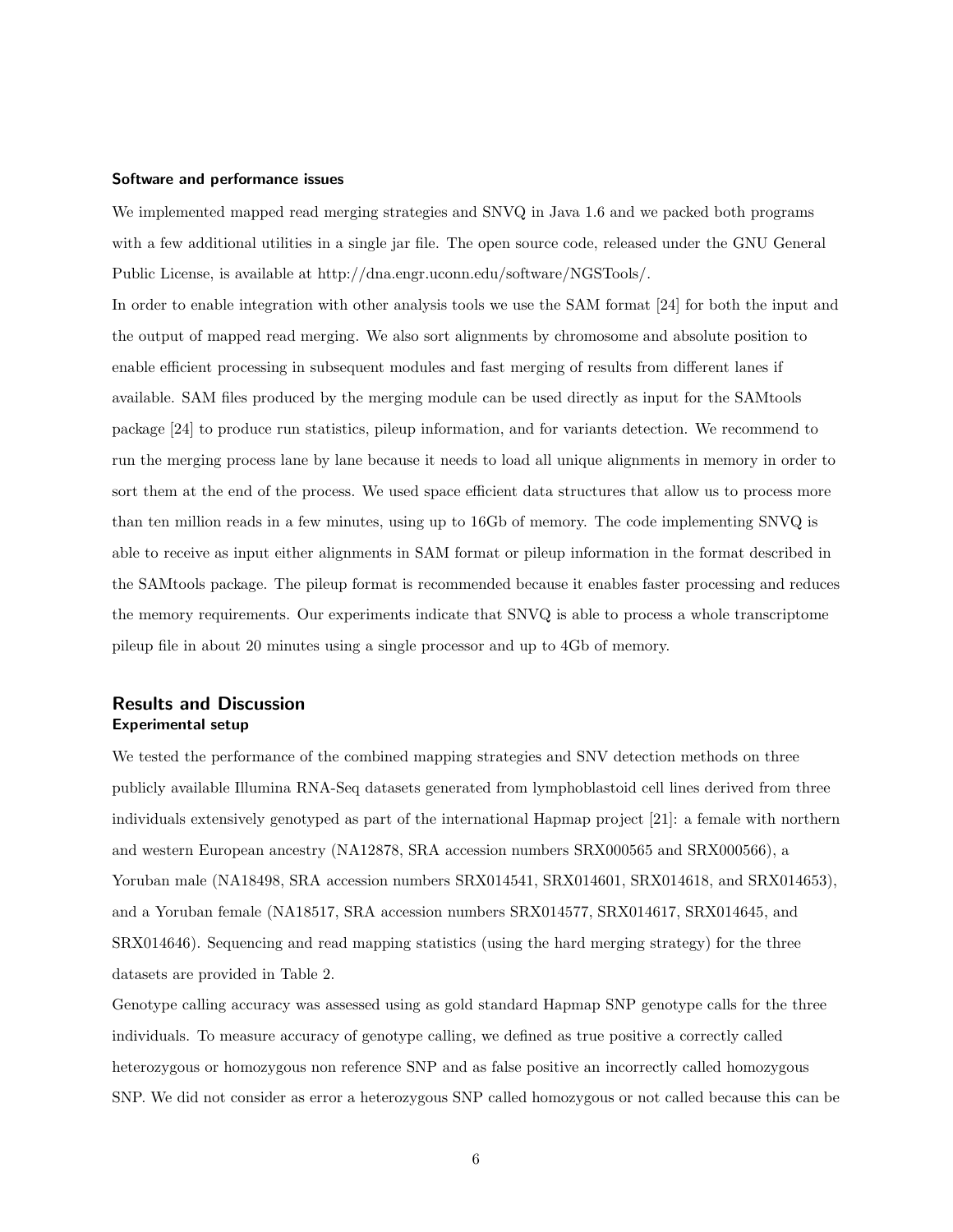Table 2: Sequencing and read mapping (using hard merge) statistics for the three RNA-Seq datasets used in our experiments.

| Sample               | #     | Raw    | Read      | Initial       | Mapped | Mapped |
|----------------------|-------|--------|-----------|---------------|--------|--------|
| IЧ                   | Lanes | Reads  | Length    | Bases         | Read   | Bases  |
| <b>NA12878 (CEU)</b> |       | 113.9M | 33bp      | 3.8G          | 34.9M  | 1.2G   |
| NA18498 (YRI)        |       | 40M    | $35-46bp$ | 1.6G          | 28.2M  | 1.1G   |
| NA18517<br>(YRI)     |       | 38.6M  | $35-46bp$ | $1.6 {\rm G}$ | 28.1M  | 1.1G   |

Table 3: Mapping statistics for the NA12878 dataset (million reads).

| Run       | Raw   | Transcripts | Genome  | Hard  | Soft  |
|-----------|-------|-------------|---------|-------|-------|
| ЫI        | Reads | Mapping     | Mapping | Merge | Merge |
| SRR002052 | 12.6  | 2.9         | 4.3     | 4.5   | 4.7   |
| SRR002054 | 12.9  | 3.9         | 5.7     | 5.9   | 6.2   |
| SRR002060 | 25.7  | 4.4         | 6.7     | 7.0   | 7.3   |
| SRR002055 | 11.4  | 3.7         | 5.5     | 5.6   | 5.9   |
| SRR002063 | 23.0  | 3.5         | 5.6     | 5.8   | 6.0   |
| SRR005091 | 13.9  | 3.3         | 4.9     | 5.0   | 5.2   |
| SRR005096 | 14.4  | 0.6         | 1.0     | 1.1   | 1.1   |
| Total     | 113.9 | 22.4        | 33.8    | 34.9  | 36.4  |

due to lack of read coverage for one or both alleles. We consider that one method is more accurate than another when it is able to detect more true positives for the same number of false positives, or conversely if it detects the same number of true positives with fewer false positives. When assessing SNV detection accuracy, we define as true positive a detected heterozygous or homozygous non reference SNP, no matter which is the actual genotype call, and as false positive a homozygous reference SNP marked as having a variant. Thus, calling as heterozygous a homozygous not-reference SNP is considered a true positive for SNV detection, because the variant was detected, but a false positive for genotype calling because an inexistent reference allele is being called.

#### Comparison of read mapping strategies

We used Bowtie [12] to map the reads against both the human reference genome (NCBI Build 37.1, downloaded from the UCSC hg19 genome browser database [25]) and the CCDS transcript library [19]. Table 3 gives read mapping statistics for the compared methods on the NA12878 dataset.

To assess the effect of various mapping strategies on genotyping accuracy, we ran SNVQ on datasets consisting of NA12878 reads mapped uniquely onto the CCDS transcript library and onto the reference genome, respectively reads mapped by the hard and soft merging strategies presented in the methods section. Since for reads mapped on transcripts it is only possible to detect SNVs in annotated exons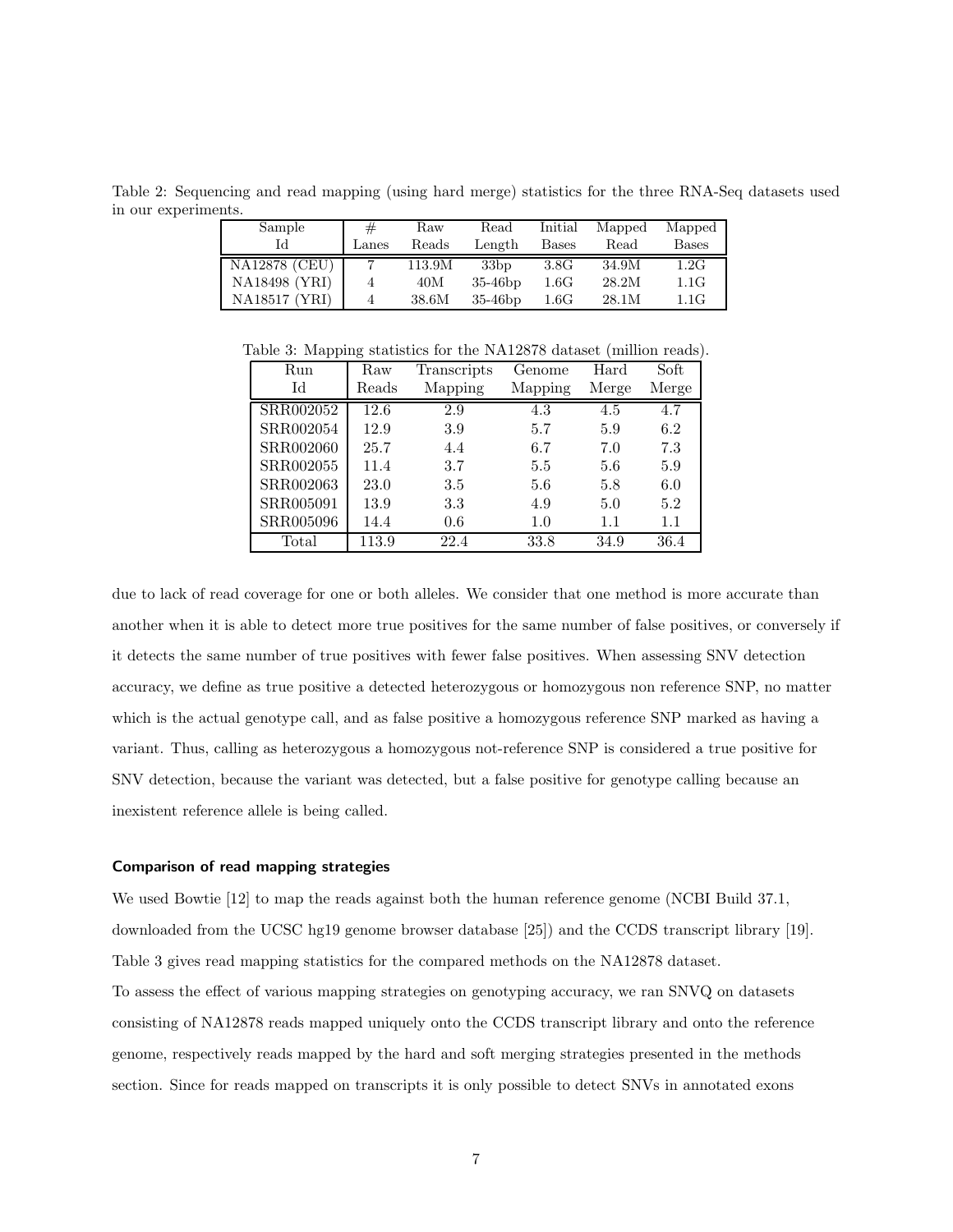

Figure 1: Genotype calling accuracy for reads aligned uniquely to the reference genome, reads aligned uniquely to the CCDS transcripts, hard merged alignments, and soft merged alignments (NA12878 dataset using 41,961 Hapmap SNPs in CCDS exons as gold standard and SNVQ for genotype calling).

included in the CCDS database, we excluded from this comparison all Hapmap SNPs located outside of annotated CCDS exons. Figure 1 shows that our merging strategies produce more accurate results than just genome or transcripts mapping for the NA12878 data. Although in this comparison suggests that genome mapping could be more sensitive than the merging strategies for some specificity levels, we confirmed by repeating the comparison on the full set of Hapmap SNPs that merging methods dominate for all levels of specificity (data not shown). Since the performance of the hard and soft merging strategies is very similar, further results are presented only for the former method.

#### Comparison of SNV calling and genotyping methods

We compared our SNVQ method with SOAPsnp [20] and Maq [11], two widely used Bayesian methods implemented in the SAMtools package [24]. We also experimented with the SNV detection method for mRNA reads of [26], called PMA, which is based in careful filtering of aligned reads and a binomial test equivalent to setting up a minimum coverage threshold to make a variant call relative to the total locus coverage. The trade-off between sensitivity and specificity of this method is controlled by the maximum p-value required to discard the null hypothesis of absence of a variant allele. In terms of outcome, both SOAPsnp and Maq have the a-priori advantage of not just pointing out the loci with variant alleles but also inferring the most likely genotype at each locus. The Bayesian methods also provide for each locus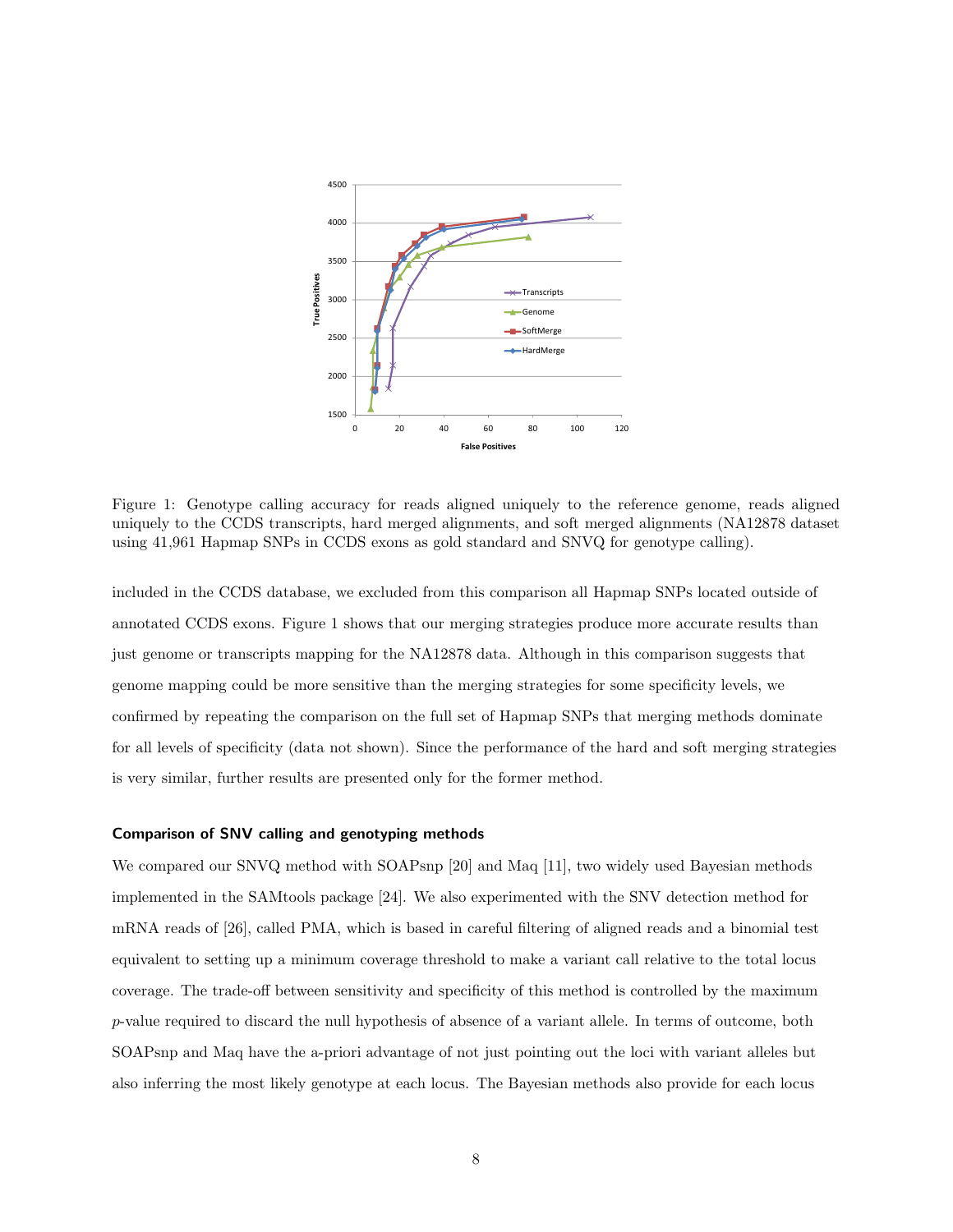

Figure 2: Accuracy comparison for four different SNV detection methods on the NA12878 hard merged alignments. The tradeoff between sensitivity and specificity is controlled in the Bayesian Methods (SNVQ, SOAPsnp, and Maq) by varying the minimum probability of having a genotype different than the reference, while in PMA it is controlled by varying the maximum  $p$ -value required to reject the null hypothesis of absence of variants.

posterior probabilities of having an allele different than the reference and of the genotype itself.

We ran all methods on the NA12878 reads aligned using the hard merge method. Figure 2 shows that all Bayesian methods have significantly better SNV detection accuracy than PMA and SNVQ is slightly more sensitive than SOAPsnp and Maq at different specificity levels obtained by varying the threshold on the genotype probability reported by each method. Figure 3 shows that the accuracy gain of SNVQ over SOAPsnp and Maq is more pronounced for genotyping accuracy. We confirmed this behavior by running the Bayesian methods on the set of reads mapped uniquely onto the genome reference (data not shown). Our results indicate that the binomial tests of heterozygosity employed by Maq and SOAPsnp result in under-calling true heterozygous loci. These heterozygous loci are found by SNVQ thanks to its unified model based on computing conditional probabilities for every possible genotype.

#### Comparison of strategies for data curation

In practice SNV detection is the problem of separating allele calls that are different from the reference because of sequencing errors from calls that are different from the reference because they were sampled from a variant locus. With the current sequencing error rates, if sequencing errors were randomly distributed, it is not difficult to show that any of the discussed methods would have high accuracy.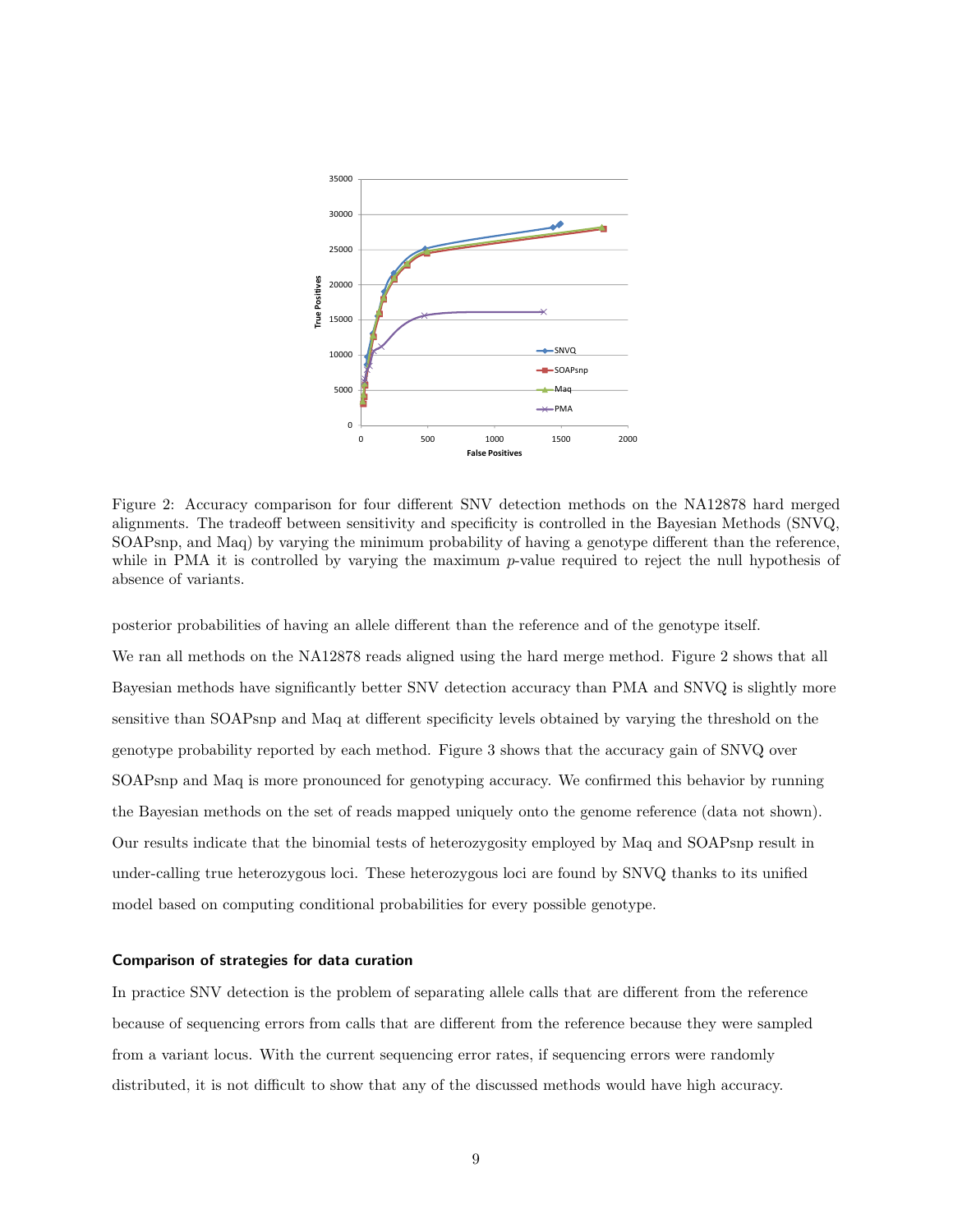

Figure 3: Accuracy comparison among three different Bayesian methods for genotyping on the NA12878 hard merged alignments.

Unfortunately, each sequencing technology has different error patterns which can break the randomness assumption. In this section we describe three systematic error patterns characteristic to Illumina sequencing and assess how common ways to solve these issues performed in our testing data. A well-known error bias for Illumina reads (common in fact to all second-generation sequencing technologies) is that base calling errors tend to accumulate toward the 3' end of the reads due to a phenomenon referred to as de-phasing [27]. To test for this effect, we developed a module which calculates for a set of aligned reads the distribution of mismatches per read position from the 5' to the 3' end. In absence of any bias, this distribution should be close to uniform. As shown in Figure 4, the proportion of mismatches sharply increases towards the 3' end of the NA12878 reads. After observing this pattern in the mismatches rate, we decided to apply a filter on the aligned reads by disregarding the first base and the last 10 bases of each aligned read for SNV detection. Although this trimming strategy is equivalent to throwing away one third of the aligned bases for the NA12878 dataset, Figure 5 shows that this correction improves the specificity of the final calls without loosing sensitivity. Trimming aligned reads instead of raw reads is better because the bases sampled correctly in the trimmed region are still used to locate the correct location where the read must be aligned.

Another common source of false positive results are PCR amplification artifacts that produce a large number of copies of the same read [28]. One usual way to deal with this issue is to allow just one read to start at each possible locus. This filter eliminates artificial high coverage at every locus, which can be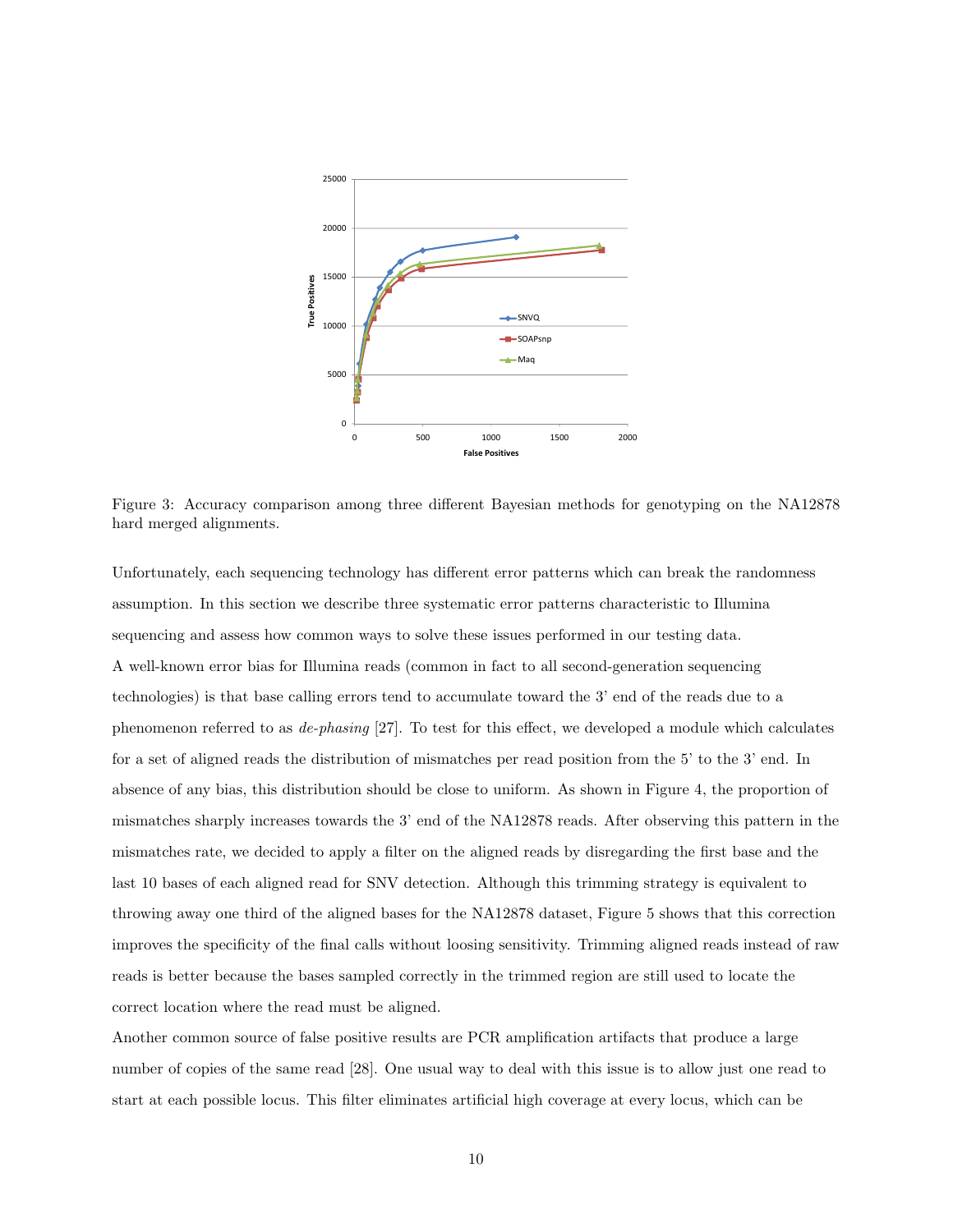

Figure 4: Percentage of aligned reads with a mismatch with the reference genome per read position from 5' end to 3' end (NA12878 hard merged alignments).



Figure 5: SNVQ genotyping accuracy for three different filtering strategies applied to NA12878 hard merged alignments. Results obtained without filtering are included for comparison.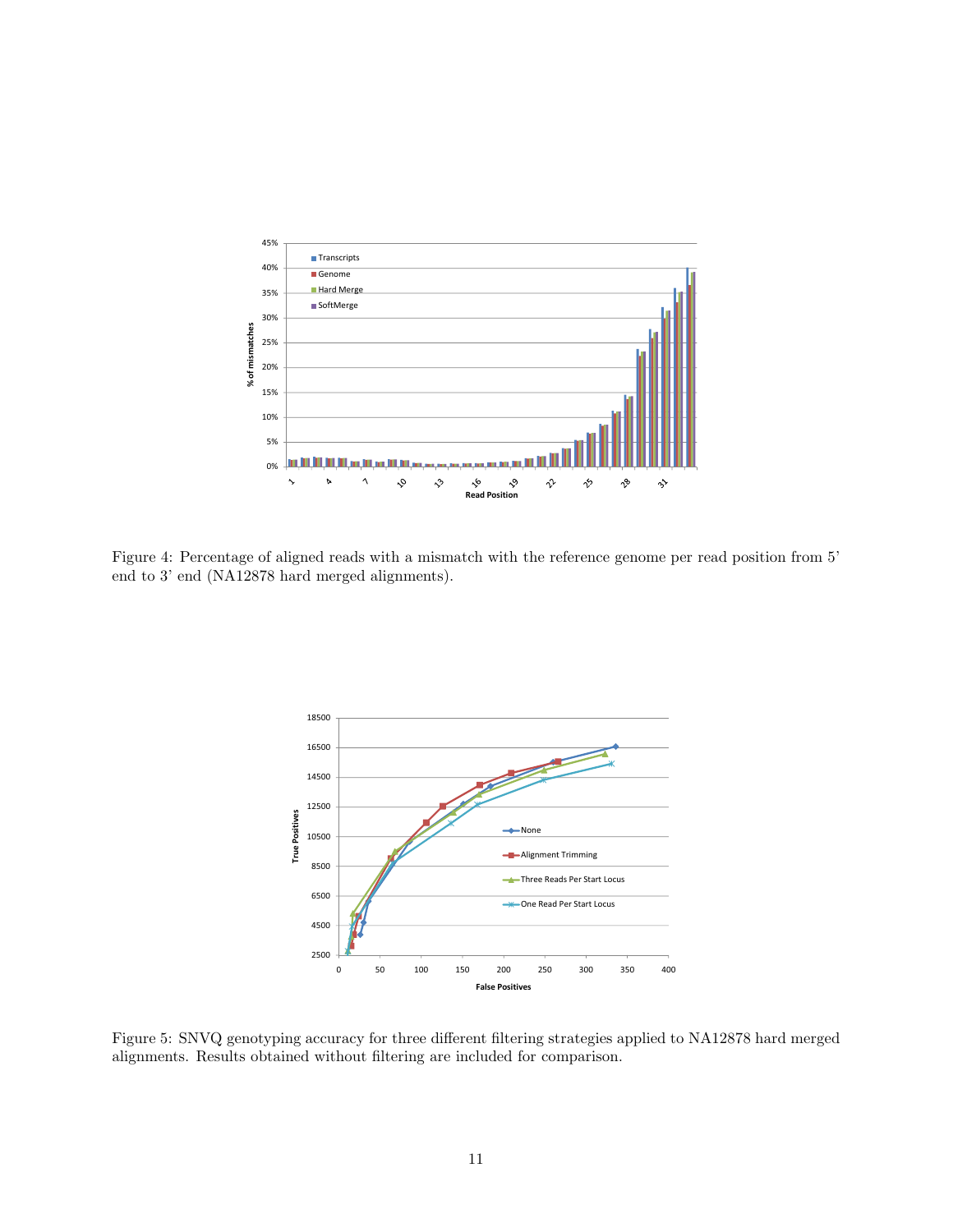

Figure 6: SNVQ genotyping accuracy on NA12878 hard merged alignments for varying number of lanes where each alternative allele must be seen. Results without filtering and with a threshold of at least two reads (regardless of their lanes of origin) are also included for comparison.

beneficial not only for discarding reads generated by PCR artifacts but also for normalizing biases produced by variable transcription levels. The main drawback of this strategy is that it can throw away useful read data, thus affecting sensitivity. An intermediate approach consists on allowing a small number x of different reads per start locus as described in [26]. Figure 5 shows that selecting just one read per start locus is indeed too restrictive for the NA12878 dataset but the three reads filter of [26] did not affect sensitivity and even improved it for stringent specificity requirements. Although the improvement is not as consistent as the one obtained by trimming aligned reads, we consider that this filter may be generally useful for correcting coverage biases without loosing sensitivity.

Finally, to control for the presence of correlated errors within individual lanes, a natural approach to increase specificity is to call a variant allele only if it seen in at least  $x$  different lanes, where  $x$  is a user specified parameter. We used NA12878 dataset, consisting of reads from seven different lanes, to assess the effect of the detection threshold on sensitivity and specificity. Figure 6 shows that after requiring a minimum of three lanes out of seven, the loss of sensitivity is larger than the improvement in specificity. We compared also the simple rule of keeping variants passing the threshold of observing at least two times the non reference allele with the more stringent rule of observing the non reference allele in at least two different lanes. We found that the first filter produced slightly better accuracy for this dataset.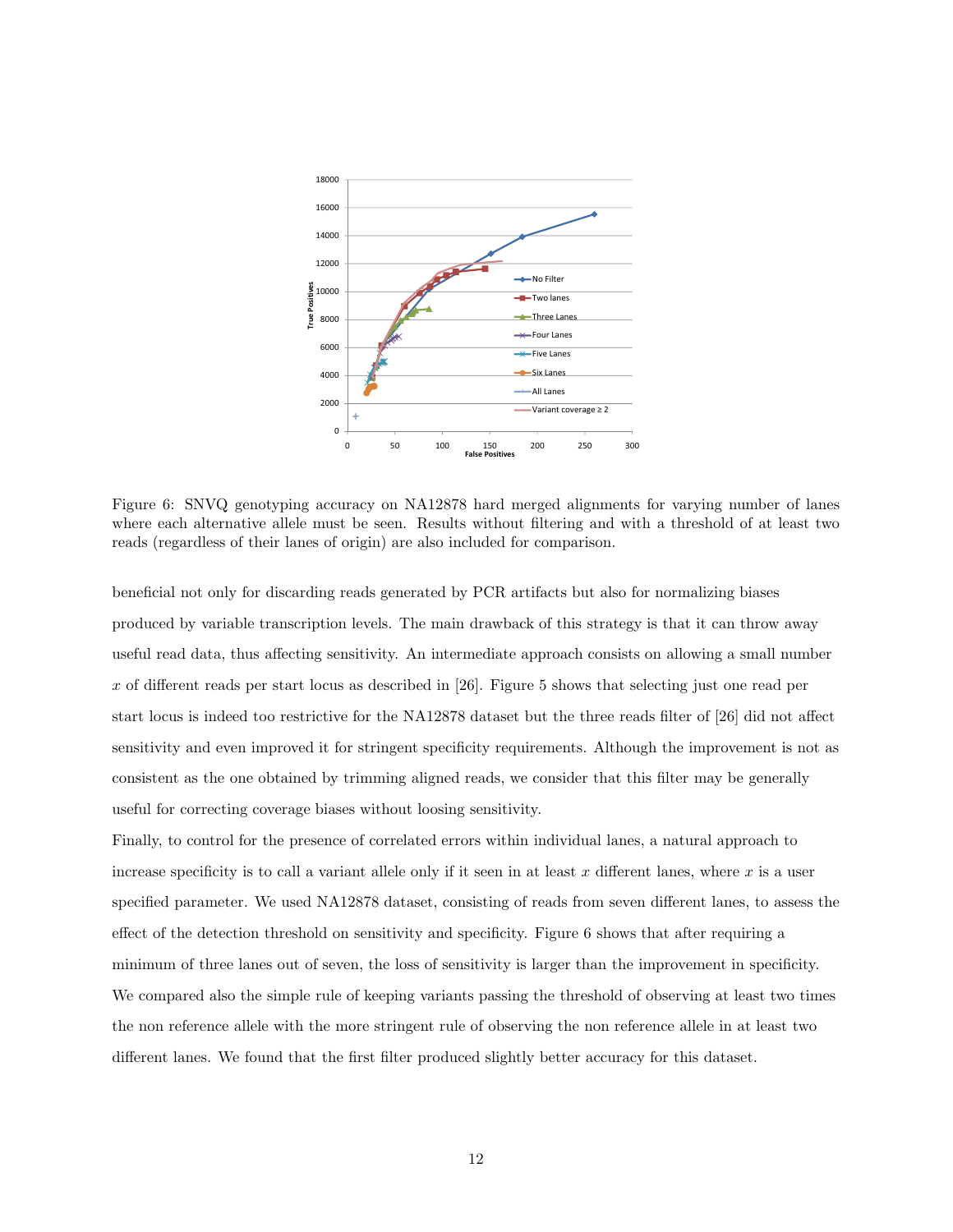#### Effect of coverage on genotyping accuracy

RNA-Seq reads are sampled from transcripts roughly proportionally to their relative expression levels, resulting in uneven coverage of different variants. To assess the effect of this uneven coverage on genotyping accuracy we calculated the average coverage for every exon in the CCDS database based on the hard merged alignments. Average exon coverages are proportional to the RPKM (Reads per Kilobase per Million Reads) values more commonly used to report expression levels for RNA-Seq data, and indeed can be inferred from RPKM values by taking into account exon lengths and the total number of mapped reads. Figure 7 shows genotyping accuracy achieved by SOAPsnp, Maq, and SNVq on the NA12878 and NA18517 datasets, computed for several bins of variants grouped according to the average coverage of the exon to which they belong. As expected, all methods have poor sensitivity for variants with low coverage. Owing to improvements in sequencing data quality, all methods have improved genotyping accuracy on the more recent NA18517 data compared to NA12878. SNVQ consistently outperforms the other two methods, with most pronounced gains at intermediate coverage depths and on the lower quality NA12878 data.

#### Genotype calling from heterogeneous samples

A main motivation for this work has been identification of expressed non-synonymous somatic mutations in cancer tumors, a subset of which are predicted to yield tumor-specific epitopes with significant immunotherapeutic potential [29]. In addition to uneven expression levels, variant calling from cancer RNA-Seq data is further complicated by the typically heterogeneous nature of these samples. In order to assess the effect of such heterogeneity on genotyping accuracy in a context in which the true genotypes are well characterized we performed experiments on pooled RNA-Seq reads from the three Hapmap individuals. As shown in Figure 8, the relative performance of the three compared genotyping methods on the pooled data is similar to that observed for individual samples (compare, e.g., to Figure 3); with SNVQ having a small advantage over SOAPsnp and Maq. However, at a fixed specificity level, the sensitivity achieved by all methods is significantly reduced on the pooled sample. This is illustrated in Figure 9, where tradeoff accuracy curves are plotted for SNVQ calls made from individual RNA-Seq datasets as well as RNA-Seq reads pooled from the two Yorubans, and all three Hapmap individuals, respectively. While the accuracy drops with increased heterogeneity, SNVQ retains the ability to call a significant fraction of variants with high specificity.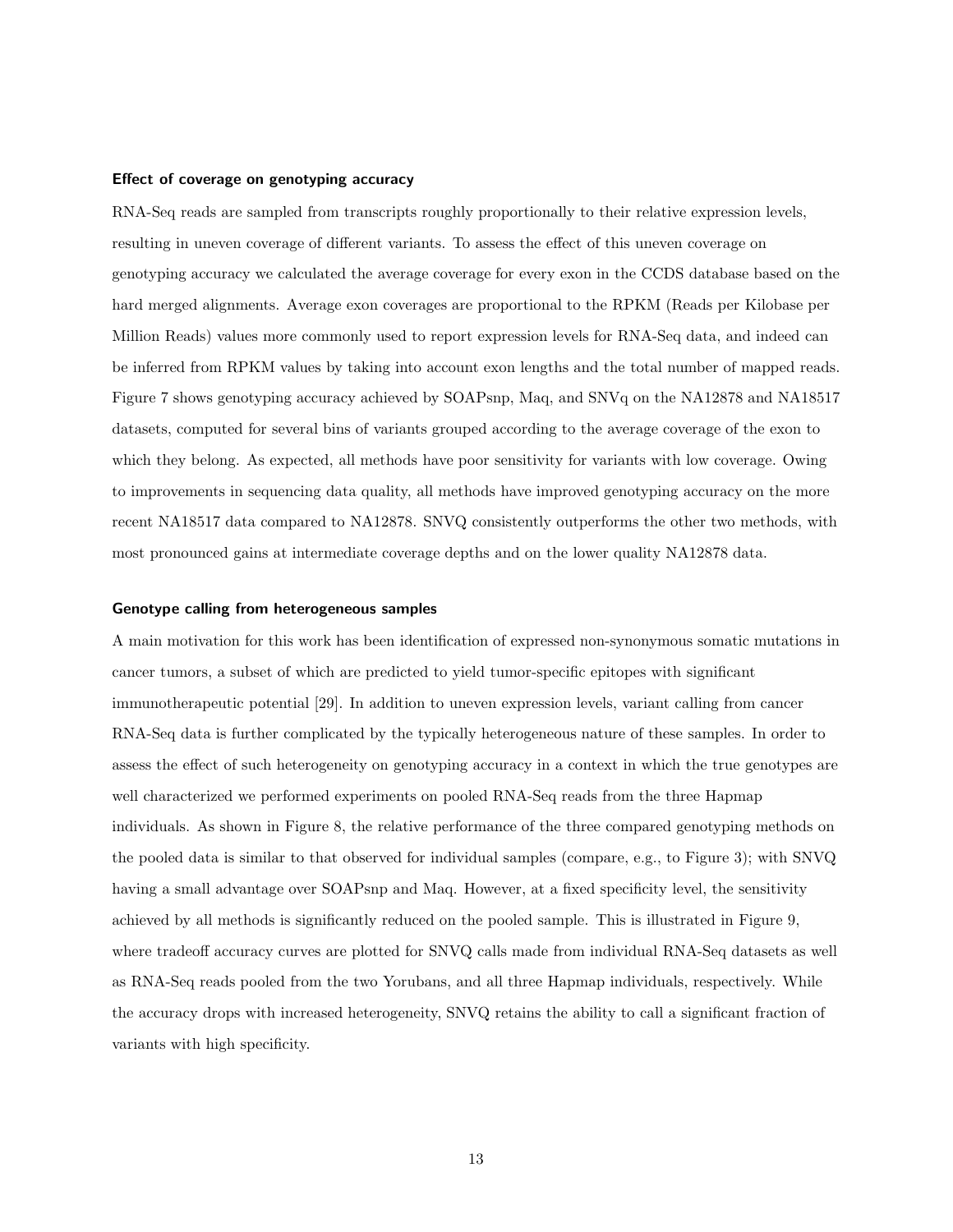

Figure 7: Percentage of SNVQ true positive, false positive, and false negative alleles as a function of average exon coverage for NA12878 (a) and NA18517 (b) datasets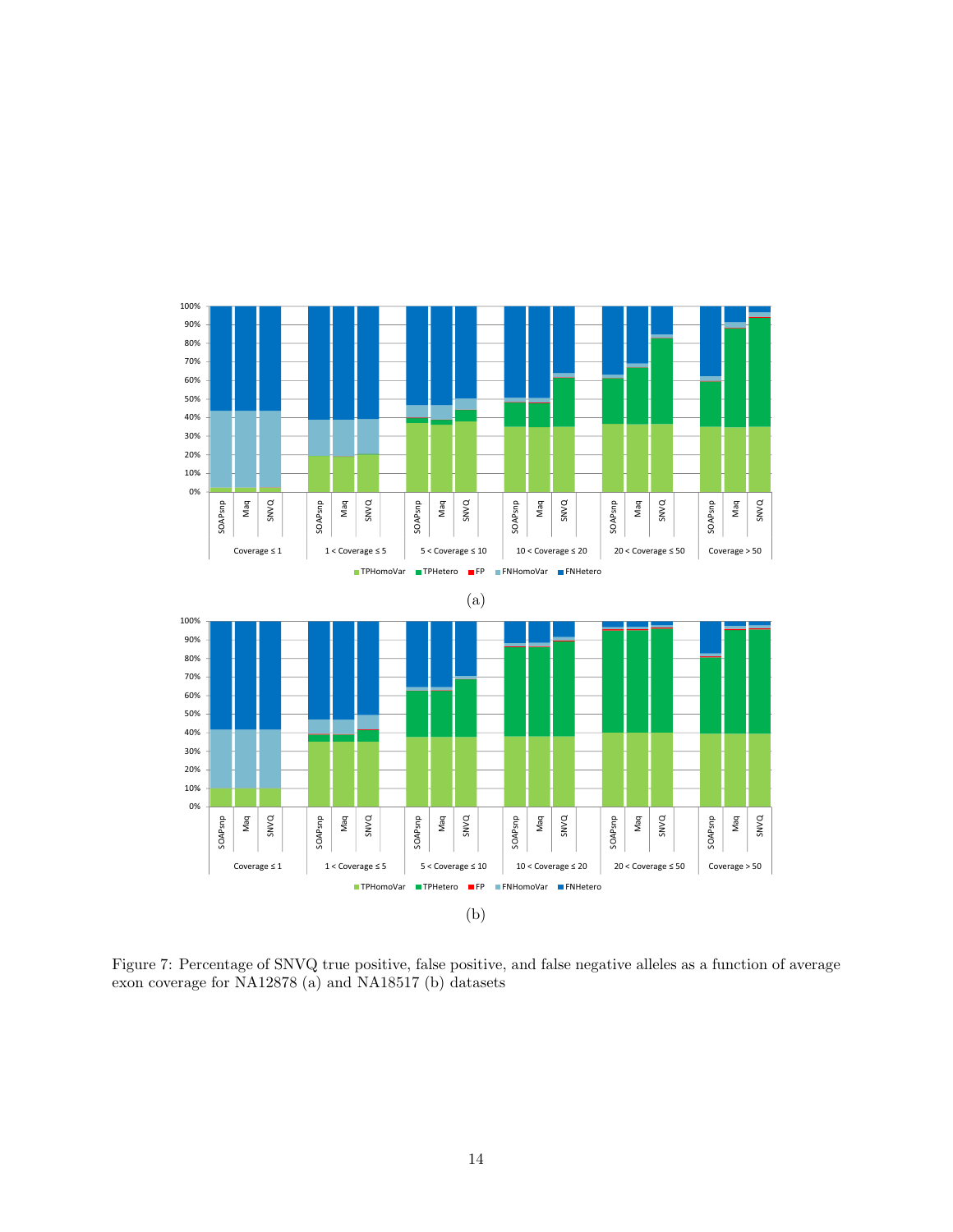

Figure 8: Genotyping accuracy of SNVQ, SOAPsnp, and Maq on RNA-Seq reads pooled from Hapmap individuals NA12878, NA18498, and NA18517.



Figure 9: SNVQ genotyping accuracy on individual and pooled RNA-Seq reads from Hapmap individuals NA12878, NA18498, and NA18517.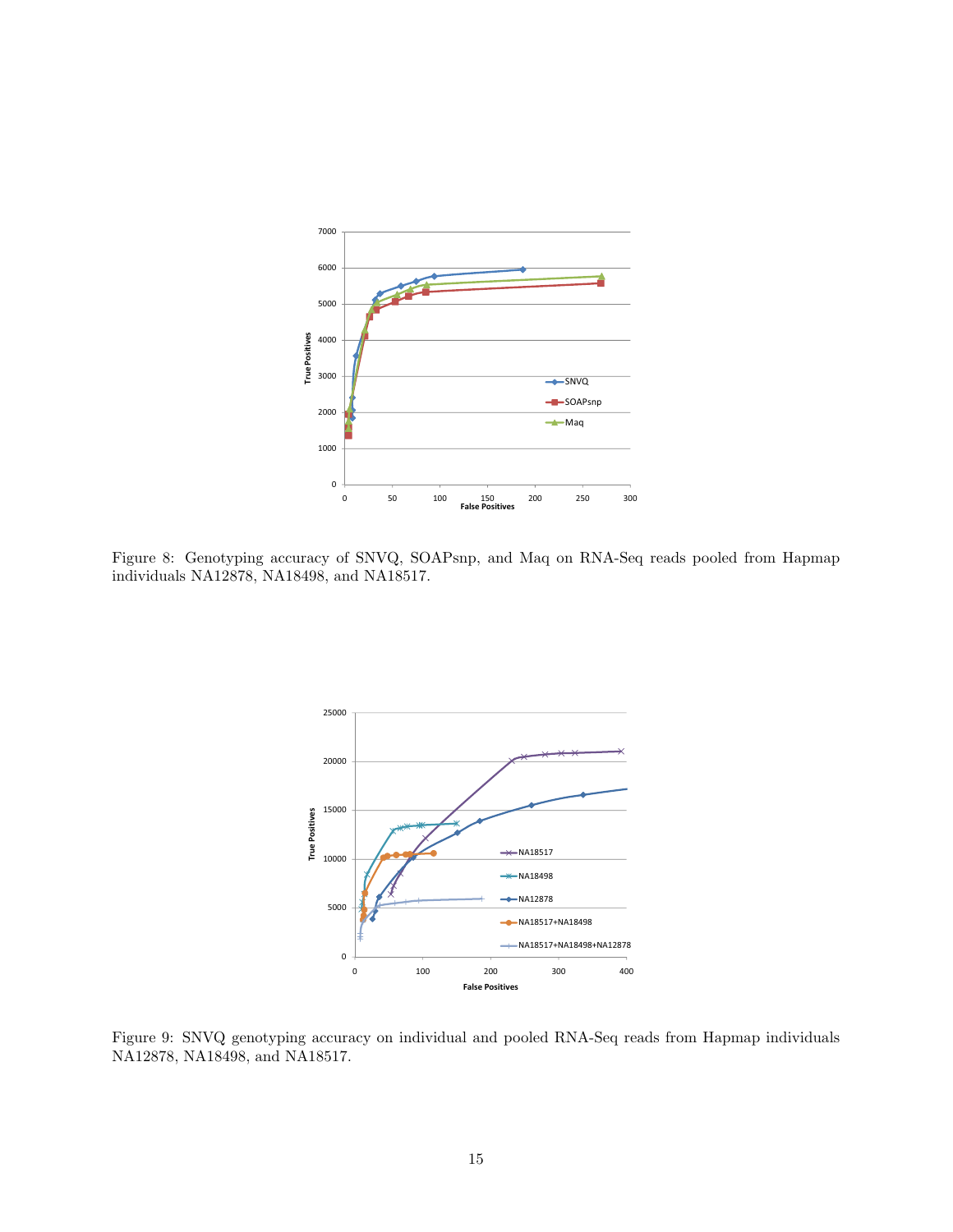# **Conclusions**

Second generation sequencing of mRNA is becoming the method of choice to investigate the behavior of human cells and to reveal the functional effects of variation. In this paper we introduced a mapping strategy for mRNA reads which fully utilizes the information contained in both the reference genome sequence and reference databases of known transcripts such as CCDS. We also presented a Bayesian model for SNV detection and genotyping called SNVQ that seeks to improve genotype calls by fully exploiting the information contained in base quality scores. Finally, we performed a comparison among commonly used mapping, SNV detection and genotyping methods, and data curation strategies with the aim to select the most effective methods to identify expressed single nucleotide variants from RNA-Seq data, taking advantage of the availability of RNA-Seq data for Hapmap individuals with well characterized genotypes. Our experiments indicate that the double reference mapping and merging strategy yields improved SNV calling and genotyping accuracy compared with methods based on mapping to a single reference. The experiments further suggest that SNVQ achieves improved accuracy over existing methods, and retains its power to detect variants with a high specificity even from heterogeneous RNA-Seq samples. In future work we seek to integrate our tools with methods for estimating isoform expression levels [30] and to extend our model by incorporating allele specific expression of isoforms [8]. We also plan to integrate additional transcript annotation sources such as dbEST and UCSC, and to integrate our methods in a bioinformatics pipeline enabling personalized cancer immunotherapy based on tumor transcriptome sequencing.

## Competing interests

The authors declare that they have no competing interests.

## Authors contributions

PKS and IIM conceived and supervised the study. JD designed and implemented the algorithms, conducted the experiments, and drafted the manuscript along with IIM. All authors have read and approved the final manuscript.

## Acknowledgements

This work has been supported in part by NSF awards IIS-0546457 and IIS-0916948 and NIFA award 2011-67016-30331.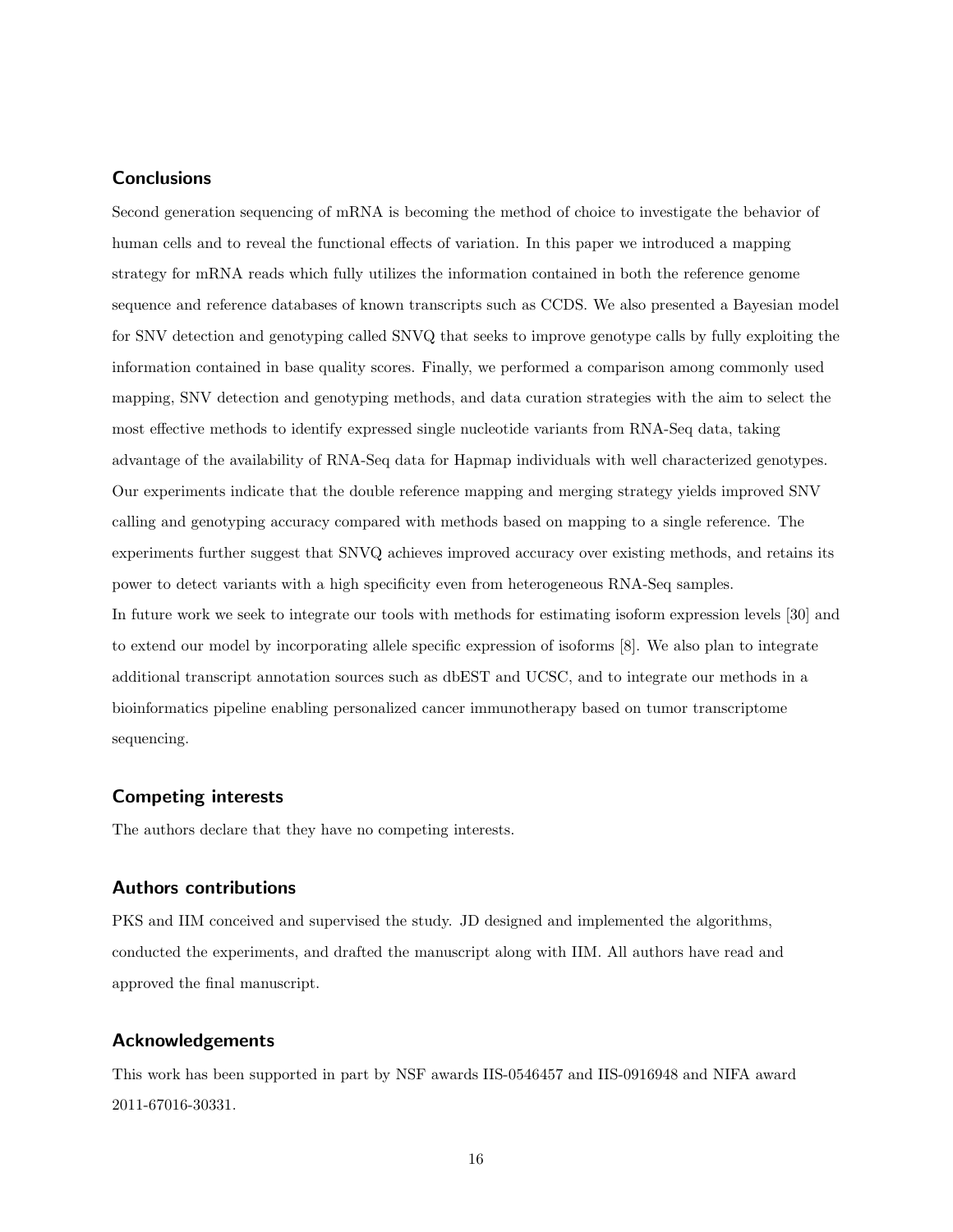## **References**

- 1. Snyder M, Du J, Gerstein M: Personal genome sequencing: current approaches and challenges. Genes  $\mathscr$  Development 2010, 24:423-431, [http://genesdev.cshlp.org/content/24/5/423.full].
- 2. Cloonan N, Forrest A, Kolle G, Gardiner B, Faulkner et al G: Stem cell transcriptome profiling via massive-scale mRNA sequencing. Nature Methods 2008, 5(7):613-619, [http://www.nature.com/nmeth/journal/v5/n7/full/nmeth.1223.html].
- 3. Marguerat S, Bähler J: RNA-seq: from technology to biology. Cellular and Molecular Life Sciences 2009, 67(4):569–579.
- 4. Morin R, Bainbridge M, Fejes A, Hirst M, Krzywinski M, Pugh T, McDonald H, Varhol R, Jones S, Marra M: Profiling the HeLa S3 transcriptome using randomly primed cDNA and massively parallel short-read sequencing. Biotechniques 2008, 45:81–94.
- 5. Sultan et al M: A Global View of Gene Activity and Alternative Splicing by Deep Sequencing of the Human Transcriptome. Science 2008, 321(5891):956–960, [http://www.sciencemag.org/cgi/content/full/321/5891/956].
- 6. Tang F, Barbacioru C, Wang Y, Nordman E, Lee et al C: mRNA-Seq whole-transcriptome analysis of a single cell. Nature Methods 2009, 6(5):377–382, [http://www.nature.com/nmeth/journal/v6/n5/full/nmeth.1315.html].
- 7. Trapnell C, Williams B, Pertea G, Mortazavi A, Kwan G, Baren M, Salzberg S, Wold B, Pachter L: Transcript assembly and quantification by RNA-Seq reveals unannotated transcripts and isoform switching during cell differentiation. Nature biotechnology 2010, 28(5):511–515, [http://www.nature.com/nbt/journal/v28/n5/full/nbt.1621.html].
- 8. Tuch B, Laborde R, Xu X, Gu J, Chung et al C: Tumor Transcriptome Sequencing Reveals Allelic Expression Imbalances Associated with Copy Number Alterations. Plos One 2010, 5(2):e9317, [http://www.nature.com/nmeth/journal/v6/n5/full/nmeth.1315.html].
- 9. Maher C, Kumar-Sinha C, Cao X, Kalyana-Sundaram S, Han B, Jing X, Sam L, Barrette T, Palanisamy N, Chinnaiyan A: Transcriptome sequencing to detect gene fusions in cancer. Nature 2009, 458(5):97–101, [http://www.nature.com/nature/journal/v458/n7234/full/nature07638.html].
- 10. Costa V, Angelini C, DeFeis I, Ciccodicola A: Uncovering the complexity of transcriptomes with RNA-Seq. Journal of Biomedicine and Biotechnology 2010, 2010:853916.
- 11. Li H, Ruan J, Durbin R: Mapping short DNA sequencing reads and calling variants using mapping quality scores. Genome Research 2008, 18:1851–1858, [http://genome.cshlp.org/content/18/11/1851.long].
- 12. Langmead B, Trapnell C, Pop M, Salzberg S: Ultrafast and memory-efficient alignment of short DNA sequences to the human genome. Genome Biology 2009, 10:R25, [http://genomebiology.com/2009/10/3/R25].
- 13. Bona F, Ossowski S, Schneeberger K, Rätsch G: Optimal Spliced Alignments of Short Sequence Reads. Bioinformatics 2008, 24(16):174–180, [http://bioinformatics.oxfordjournals.org/cgi/content/full/24/16/i174].
- 14. Guttman M, Garber M, Levin J, Donaghey J, Robinson J, Adiconis X, Fan L, Koziol M, Gnirke A, Nusbaum C, Rinn J, Lander E, Regev A: Ab initio reconstruction of cell type–specific transcriptomes in mouse reveals the conserved multi-exonic structure of lincRNAs. Nature Biotechnology 2010, 28(5):503–510.
- 15. Marioni J, Mason C, Mane S, Stephens M, Gilad Y: RNA-seq: An assessment of technical reproducibility and comparison with gene expression arrays. Genome Research 2008, 18:1509–1517, [http://genome.cshlp.org/content/18/9/1509.full].
- 16. Mortazavi A, Williams B, McCue K, Schaeffer L, Wold B: Mapping and quantifying mammalian transcriptomes by RNA-Seq. Nature methods 2008, 5:621–628, [http://www.nature.com/nmeth/journal/v5/n7/full/nmeth.1226.html].
- 17. Trapnell C, Pachter L, Salzberg S: TopHat: discovering splice junctions with RNA-Seq. Bioinformatics 2009, 25(9):1105–1111.
- 18. Cirulli E, Singh A, Shianna K, Ge D, Smith J, Maia J, Heinzen EL, Goedert J, Goldstein et al D: Screening the human exome: a comparison of whole genome and whole transcriptome sequencing. Genome  $Biology 2010, 11(5):R57, [http://genomebiology.com/content/11/5/R57].$